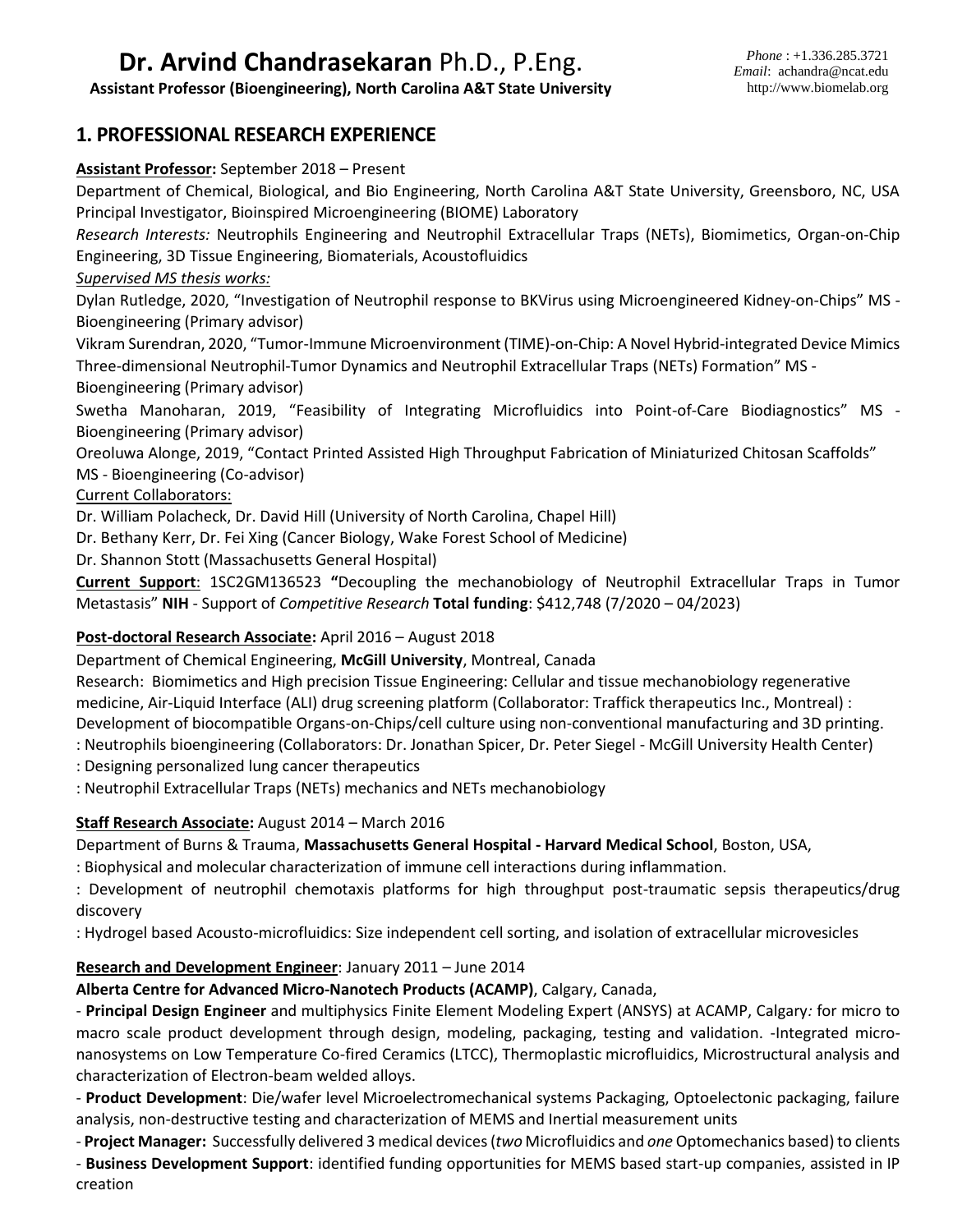### **Professional Affiliations:**

*Professional Engineer* (P.Eng), Alberta Professional Engineering and Geoscientists Association (APEGA) (License #141312) Member: Biomedical Engineering Society (BMES) Member: American Association for Advancements in Science (AAAS)

# **2. EDUCATION**

## **Doctor of Philosophy (Ph.D.)**, 2006 – 2011

Mechanical Engineering, Concordia University, Montreal, Canada. {GPA: 4.0} Thesis: *Cavitation-assisted and Enhanced Valveless Micropumping integrated Optical Detection based Micro-Total Analysis Systems (TAS): Design, Modeling, Fabrication and Testing* Thesis Advisor: Dr. Muthukumaran Packirisamy Research areas: Microfluidics, Microreactors, Micropumps, Cavitation, MicroElectroMechanical Systems, Lab-on-a-Chip, Integrated Optics, Chemical sensing. Specialization Courses*:* Engineering Analysis, Nanotechnology, Advanced Dynamics

### **Master of Applied Science (M.A.Sc)**, 2003 – '06

Mechanical Engineering Concordia University, Montreal, Canada {GPA: 3.5} Thesis: *SOI waveguide based optical microsystems for biophotonic enzymatic detection* Thesis Advisor: Dr. Muthukumaran Packirisamy Research areas: Optical Microsystems, Microfluidics, Analytical Modeling Specialization Courses: Theory of Vibrations and applications, Aeroelasticity, Micromechatronic Systems, Optical Microsystems

### **Bachelor of Engineering (B.E)**, 1999 – 2003

Mechanical Engineering, University of Madras, India, {GPA:8/10 *First Class with Distinction*} Senior design project: "Development of an improved semi-automatic clutch system for Mitsubishi Lancer diesel cars"

# **3. TEACHING EXPERIENCE**

# **3.1 LECTURER/INSTRUCTOR**

#### **North Carolina A&T State University**

#### **Fall semester**

*BMEN480: Senior Bioengineering Capstone Design I (2021 – Present) BMEN481: Senior Bioengineering Capstone Design II (2021 – Present) BMEN713: Biotechnology Entrepreneurship (2019-Present) BMEN 252: Bio-Energy Interactions Laboratory – Fall (2019-Present)*

#### *Spring Semester*

*BMEN481: Senior Bioengineering Capstone Design II (2022 – Present) BMEN485/785: Introduction to BioMEMS and Microfluidics (2019-Present) BMEN225: Biophysics Design Laboratory (2020-Present) BMEN325: Bioengineering Laboratory (Biosignaling module) (2019 - present ) BMEN310: Introduction to Biomaterials – Spring 2019* 

#### **3.2 LECTURER**

*MECH 424/ENGR 6371: Micromechatronic Systems & Applications* (4 credits) **Concordia University** (Winter 2018) *BIEN 290: Bioengineering Measurements* (4 credits): **McGill University** (Fall 2017)

# **3.3 GRADUATE TEACHING ASSISTANT**

*Tutor* (Concordia University)*:* Microsystems Technologies (2007 – '10), Theory of Machines (2007 -2008), Manufacturing processes (2007), Aeroelasticity (2009), Optical Microsystems (2010)

*Lab instructor* (Concordia University): Instrumentation and measurement systems (2004), Microsystems Technologies (2007–'10), Manufacturing processes (2008)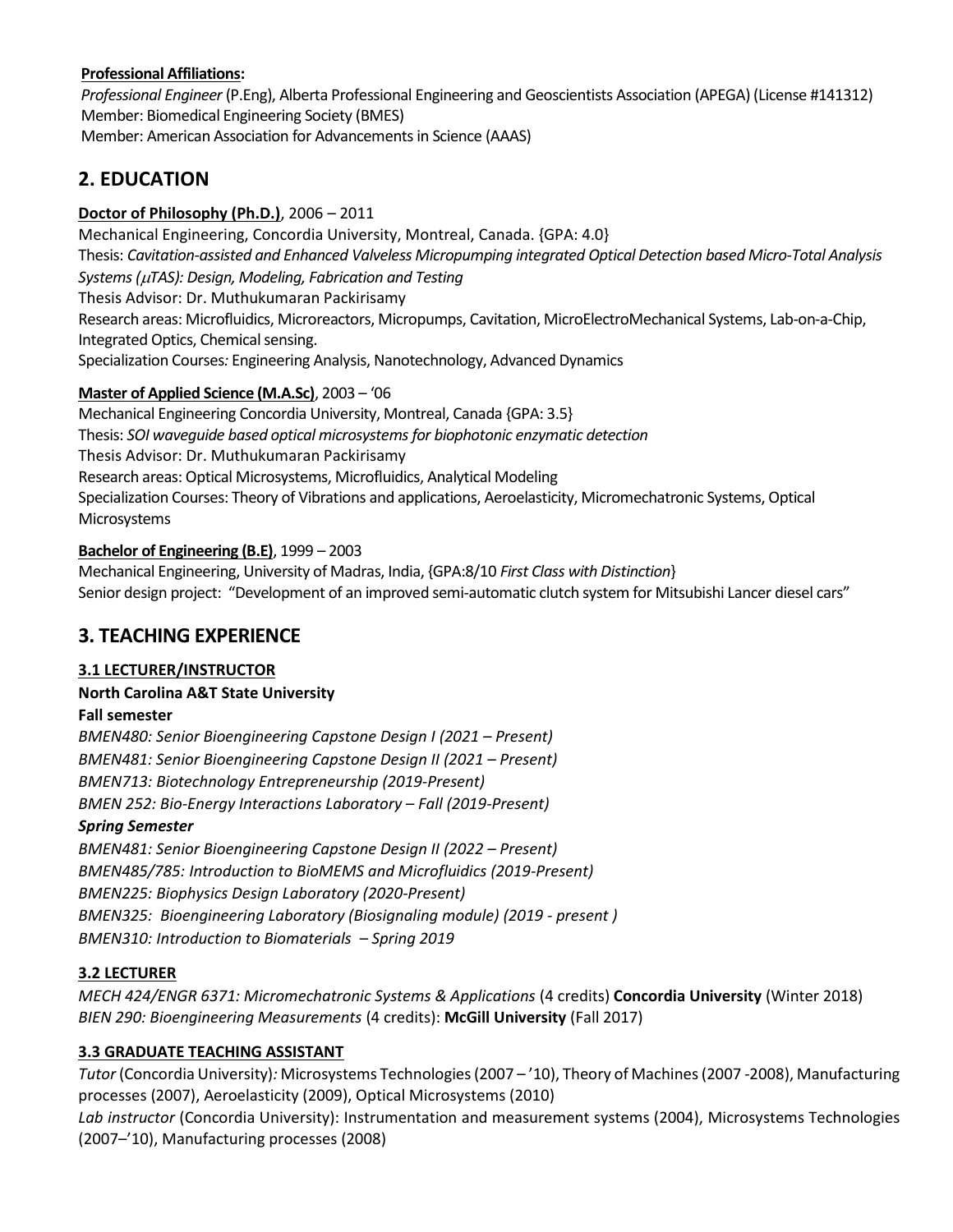# **4. PROFESSIONAL DEVELOPMENT**

### **4.1 TECHNICAL ADVISORY**

**I. Faculty Advisor** – Biomedical Engineering Society (BMES) Student Chapter, NC A&T (2020 – Present)

**II. Guest Editor** – Frontiers in Nanotechnology – Special Issue: Application of Microfluidics in Biomedical Nanotechnology

#### **III. Thesis examiner**

: Shaunafrica White PhD (2022), Mechanical Engineering, North Carolina A&T State University, USA

: Sada Boyd PhD (2020), BioScience, North Carolina A&T State University, USA

: Qassim Dirar, PhD (2020), Nanoengineering, North Carolina A&T State University, USA

: Marquis Harper, MS (2020), Animal Sciences, North Carolina A&T State University, USA

: Kalene Johnson MS (2019) Bioengineering, North Carolina A&T State University, USA

: Oreoluwa Alonge, MS (2019), Bioengineering, North Carolina A&T State University, USA

#### *Miscellaneous*

: Jaya Christian, PhD (2017) , Mechanical Engineering, Visvesvaraya Technological University (VTU), India

: Anandha Babu, PhD (2015), Mechanical Engineering, Vellore Institute of Technology (VIT), India.

**IV. Journal Paper reviewer:** Lab-on-a-Chip, Micromachines, Nature Scientific Report, Sensor Review, Int. J Nanomedicine, J Micromechanics and Microengineering, J. Nanophotonics, Sensors

# **4.2. MENTORING**

#### **4.2.1 North Carolina A&T State University** (2018 – present)

MS students: Swetha Manoharan, Oreoluwa Alonge, Vikram Surendran, Dylan Rutledge, Simrit Safarulla, Myles Ross BS Students: Ramair Colman, Thomas Chiulli, Kelyah Spurgeon

PhD students: Shilpi Bhatia, Koran Harris (Wake-Forest School of Medicine)

#### **4.2.2 McGill University** (2016 – 2018)

B.Eng students: Yimai Chen, Nikita Kalashnikov, Rachel Mot

Graduate Students: Sanya Siddiqui, Raymond Tran, Zhenwei Ma, Carley Ort (PhD), Claire Wang (M.Sc)

# **4.2.3 Massachusetts General Hospital** (2014 – '16)

Trained Post-doctoral researchers and technicians on Microfabrication

Research fellows: Dr. Eduardo Reategui, Dr. Felix Ellett, Dr. Samuel Au, Dr. Sybren Maas, Dr. Noa Cohen (North Eastern University), Lynna Chen (MIT)

Research technicians: Mcolisi Dlamini, Aimal Khankhel, Julianne Jorgensen, Kendall Williams, Stefan Herrera

# **4.2.4 Alberta Center for Advanced Micro-Nanotechnology Products (ACAMP)** (2011 –'14)

Mentored Junior engineers and technicians:

Aditi Ganji, Yong Hyun Yun(E-beam welding), Sean Ewart (Mechanical design), William Cully, Viet Hoang (Microfluidics) **4.2.5 Concordia University** Trained graduate students in their research tools and microfabrication

2016-2018: Jay Adhvaryu (M.Eng), Kiran Chavanke (M.Eng), Duraichelvan Raju (PhD)

2007 – 2010: Hamid Sadabadi (PhD), Amir Sanati Nezhad (PhD), Carlos Gustavo (PhD), Shakhawat Hussain (MASc)

#### **4.3 ENGAGEMENT WITH SCIENTIFIC COMMUNITY**

#### **4.3.1 Affiliations and Collaborations**

**Adjunct Professor:** Centre for Bio Materials, Cellular and Molecular Theranostics (CBCMT) Vellore Institute of Technology, Vellore, Tamil Nadu, India

#### **Research proposals - Principal Investigator**

**NC TraCS:** "Identifying Targetable Mechanobiological Regulations of DNA and non-DNA Components in Mucoadhesion and Clearance of Neutrophil Extracellular Traps (NETs) in Mucus" Co-PI: Dr. David Hill (UNC Chapel Hill)

**UNC-IIPG:** "Racially distinct mechanisms of Neutrophil Extracellular Traps mediated Endothelial Dysfunction Under sepsis" Co-PIs: Dr. William Polacheck (UNC Chapel Hill, Dr. Marc Cook, NC A&T State University) – Ranked 1 among the internal applications

**NC TraCS**: Investigating the role of Neutrophil Extracellular Traps In BKV Nephropathy Co-PIs: Dr. Emily Chang (UNC Chapel Hill, Dr. Liesl-Jeffers Francis (NC A&T State University)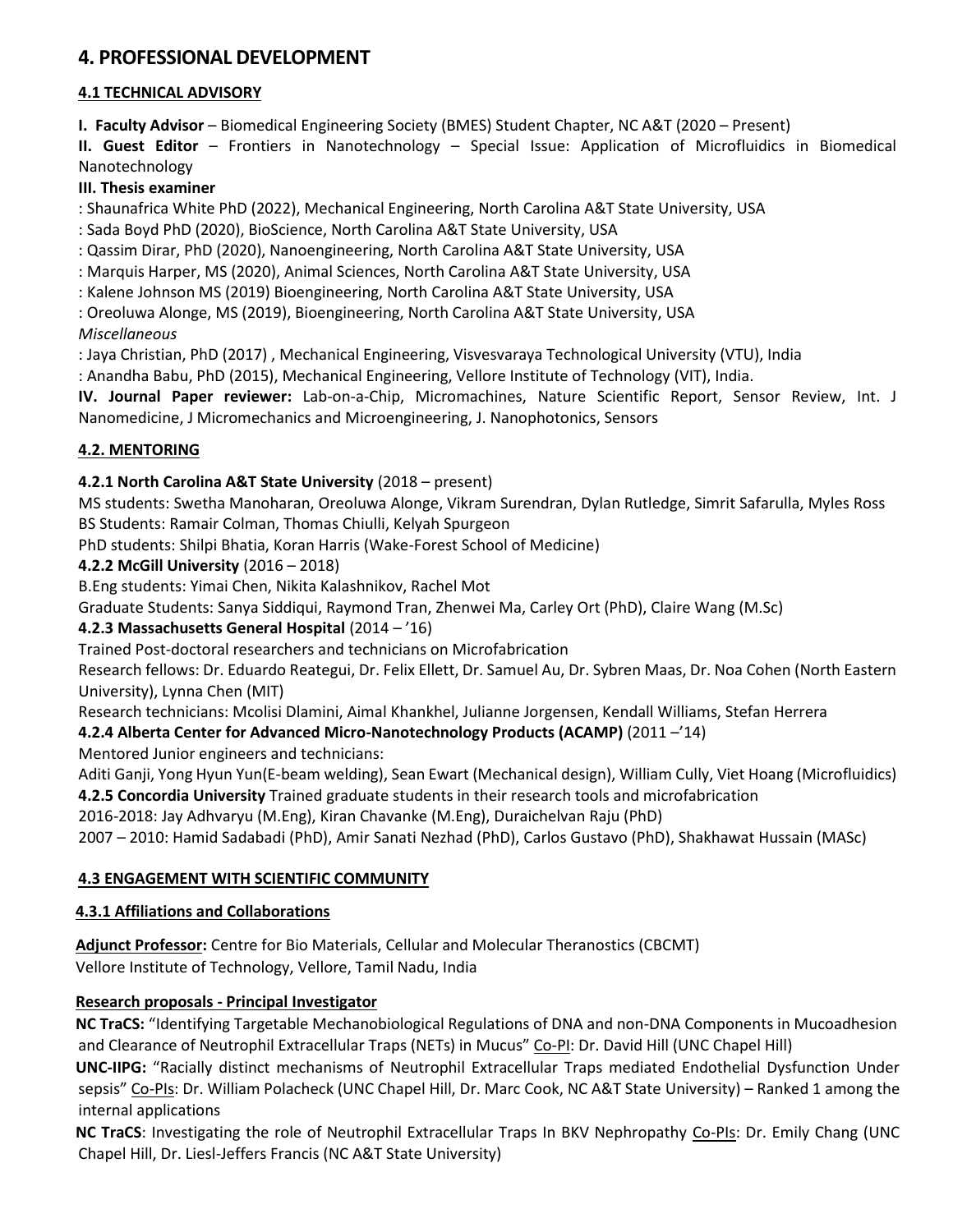#### **Research Proposals as co-investigator**

**KERN Foundation:** "Research For All: Broadening Access to Research for Undergraduate Engineering Students", 2021 **NSF: "**MRI: Acquisition of an X-ray Diffractometer (XRD) for Multidisciplinary Materials Research and Education", 2020

## **4.3.2 Workshops/Courses**

**2019:** *Introduction to BioMEMS and Microfluidics* , VelTech University, India: 3-day certification course (33 students) **2017:** *Engineering graphics for chemical engineers*, McGill University, Canada (Fall 2017): 10 week certification course on introductory engineering design using AutoCAD and Solidworks (30 students)

**2015**: "*Clinical Microfluidics*" One day hands-on Workshop on BioMEMS, organized at Tufts University, Medford, MA, June 2015 , on polymer microfluidics: application towards inertial microfluidics, and Circulating tumor cells capture

- Attended by scientists from research institutes in Boston (MIT, Brigham and Women's hospital and Wyss Institute) - Conducted a hands-on session on fabrication of Polymer microfluidics and running clinical assays.

**2013**: "*Finite Element Modeling with ANSYS Multiphysics*" 2-day seminar series organized at ACAMP, Calgary and Edmonton - Attended by members from 20 industries in different sectors (manufacturing, oil and gas, optics, and sensors)

**2012**: "*Electron Beam welding for Microelectronic Packaging*" 1-day seminar organized at ACAMP, Calgary

- Demonstrated the capabilities of Electron-Beam welding, along with research findings. This workshop attracted a lot of clients from the oil and gas industry, downhole tools and petroleum engineering, for using E-beam welding facility **2011 – 2013**: Part of the organizing committee of *WAVE* - bi-annual international corporate conference in Micro-

Nanotechnology: Coordination and organization of eminent keynote speaker itineraries

**2007 – 2010:** *Scientific Activities Director - Canadian Institute for Photonics Innovation -Student Board (CIPI-S)*

- Organizing Scientific events: Conducted workshops on R-Soft (March 2008) and MATLAB/CATIA (November 2008)

- Evaluated posters/ adjudged student awards at the CIPI Annual General conference at Banff (2008), Quebec (2009)

### **4.3.3 Tutorials**

2020: Created online module tutorial for COMSOL Simulations

https://www.youtube.com/watch?v=WdBxJeT38o – Diffusion Module

https://www.youtube.com/watch?v=vGA4KPlg8WY – Electrothermal Module

2017: Tutorials using Lightboard (pedagogical tool)

https://www.youtube.com/watch?v=mS3Xuo9TpiA

2013: Developed a part of the course material on wire bonding and die attachment for *MCRO2400 Microelectronics Packaging and Testing*, Northern Alberta Institute of Technology (NAIT)

# **4.4 RESEARCH SUPPORT AND LAB MANAGEMENT**

**2014 – '16**: *BioMEMS Resource Center (BMRC), Massachusetts General Hospital, USA*

- Identified project specifications, time lines, operational requirements, implemented protocols, managed all procurements and other project needs.

- Ensure adherence to all research regulatory and safety requirements for studies involving human and animals

- Business/Budget Manager for the BMRC Microfluidics Core at Massachusetts General Hospital.

- Trained on tissue-culture and Phlebotomy

Acknowledgements:

: Ellett, F. et al., 2017. Neutrophil Interactions Stimulate Evasive Hyphal Branching by Aspergillus fumigatus. PLoS pathogens, 13(1), p.e1006154

:Ellett F. et al., 2019, "Microfluidic arenas for war games between neutrophils and microbes", Lab-on-a-Chip, 19, pp. 1205-1216.

# **2008 – '09**: *Concordia Silicon Microfab (ConSiM)\*, Montreal, Canada*

-Actively involved in the installation and maintenance of class 100/1000 cleanroom facilities and Optical BioMEMS laboratory

- Development of microfabrication processes, Hands –on training and installation of Plasmalab80+ICP65 DRIE, Scrubber, Direct Write Lithography

- Drafting of standard operating protocols, implementation of workplace hazard management protocols, and quality control.

\**http://cjournal.concordia.ca/archives/20081106/nanotech\_lab\_opens\_doors.php*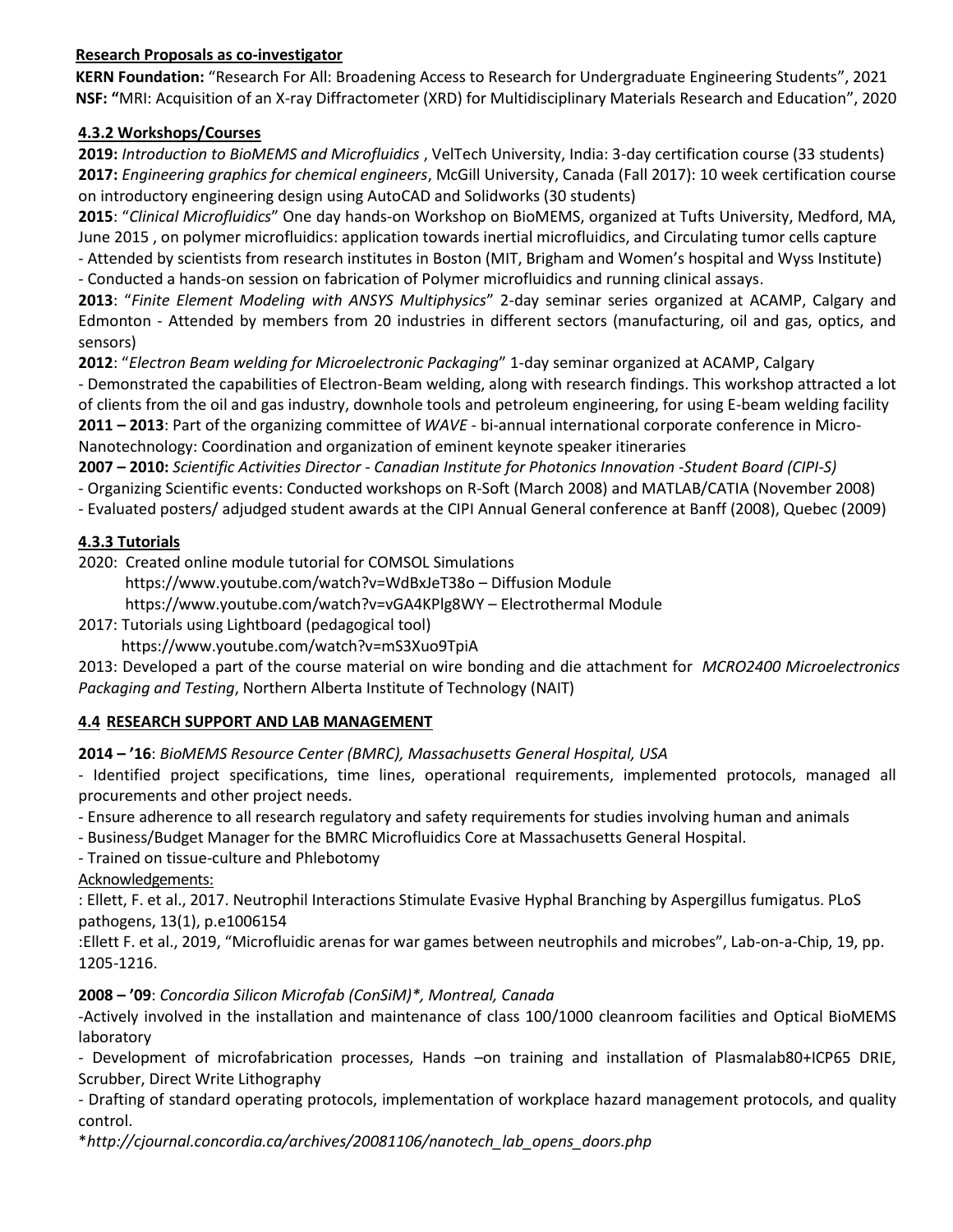#### **4.5 ENGINEER-IN-TRAINING**

**2011 – '13**: Alberta Center for Advanced Micro-Nanotechnology Products (ACAMP), Calgary, Canada

- Implementing process and quality control in plastic and ceramic microfabrication.

- Procurement of equipment and negotiations with Vendors:

- Developing new product lines and applications with existing infrastructure

- Trained on Specialized Tools*:* Electron-beam welding, 3-axis rate table system, Die/Wafer level MEMS packaging and reliability testing tools.

#### **4.6 COMPUTER SKILLS**

**Computational Softwares:** ANSYS (Workbench and APDL), COMSOL, FLUENT, MATLAB, CFX, R-Soft (BeamPROP and FullWAVE), ZEMAX, LabVIEW

*Design Softwares*: Solidworks, AutoCAD, CATIA, MEMSPro, Cadence , on Windows and Mac platforms.

#### **4.7 PROFESSIONAL CERTIFICATIONS**

*2018: University Teaching* 2013: *Understanding Project Management* 2008: *Advanced COMSOL Multiphysics Modeling 2007: Advanced CATIA* 

# **5. INTELLECTUAL PROPERTY**

1. Muthukumaran Packirisamy, **Arvind Chandrasekaran** U.S. Patent No. 8,883,080 : "*Vis/IR compatible Nano-Enhanced Evanescence-integrated Technique (NEET) based Microphotonic device and sample analysis system*"

2. **Arvind Chandrasekaran,** Vikram Surendran "*On-demand assembleable heterogeneous cell-culture platform, and method of manufacturing thereof*" (Invention disclosure submitted to the office of research, NC A&T State University, October 2020)

# **6. HONORS AND AWARDS**

*Faculty awards:*

2021 - Regional NSF I-corps program (UNC Greensboro) (\$3000)

2020 - NC TraCS - Junior Faculty award for research materials, NC A&T State University (\$5000)

2019 - Summer Research seed funding award, NC A&T State University (\$5000) - Declined

2018 - College of Engineering, NC A&T State University \$108,000 (09/2018 – 05/2020)

2016 – NSERC Engage award: Co-Investigator (\$25000)

*Mentee awards:* 

2021 – Winner, CoE Research Symposium Poster competition, NC A&T (Simrit Safarulla, MS BMEN)

2020 – Winner, CoE Research Symposium Poster competition, NC A&T (Dylan Rutledge, MS BMEN)

*Graduate awards:*

2011–'12: Natural Sciences and Engineering Research Council (NSERC) Industrial R&D Fellowship (IRDF) -Declined

2011: Nominated for the prestigious Governor General's Gold Medal award

2010: Recipient of *Canadian Institute of Photonic Innovations* Travel award

2009-'10: Recipient of Doctoral thesis completion award, Concordia University

2009-'10: Recipient of Campaign for Concordia graduate fellowship

2009-'10: Recipient of Faculty of ENCS graduate award, Concordia University.

2009: Highly commended award, *Emerald Literati Network*

2008-'09: Recipient of Hydro-Quebec Fellowship

2008-'09: Recipient of Bourses d'etudes Hydro-Quebec, Concordia University

2008-'09: Recipient of J.W. McConnell Graduate Fellowship

2007-'08: Recipient of Armand. C. Archambault Fellowship, Concordia University

2006: Runner-up, Microsystems design award, *Canadian Microsystems Corporation*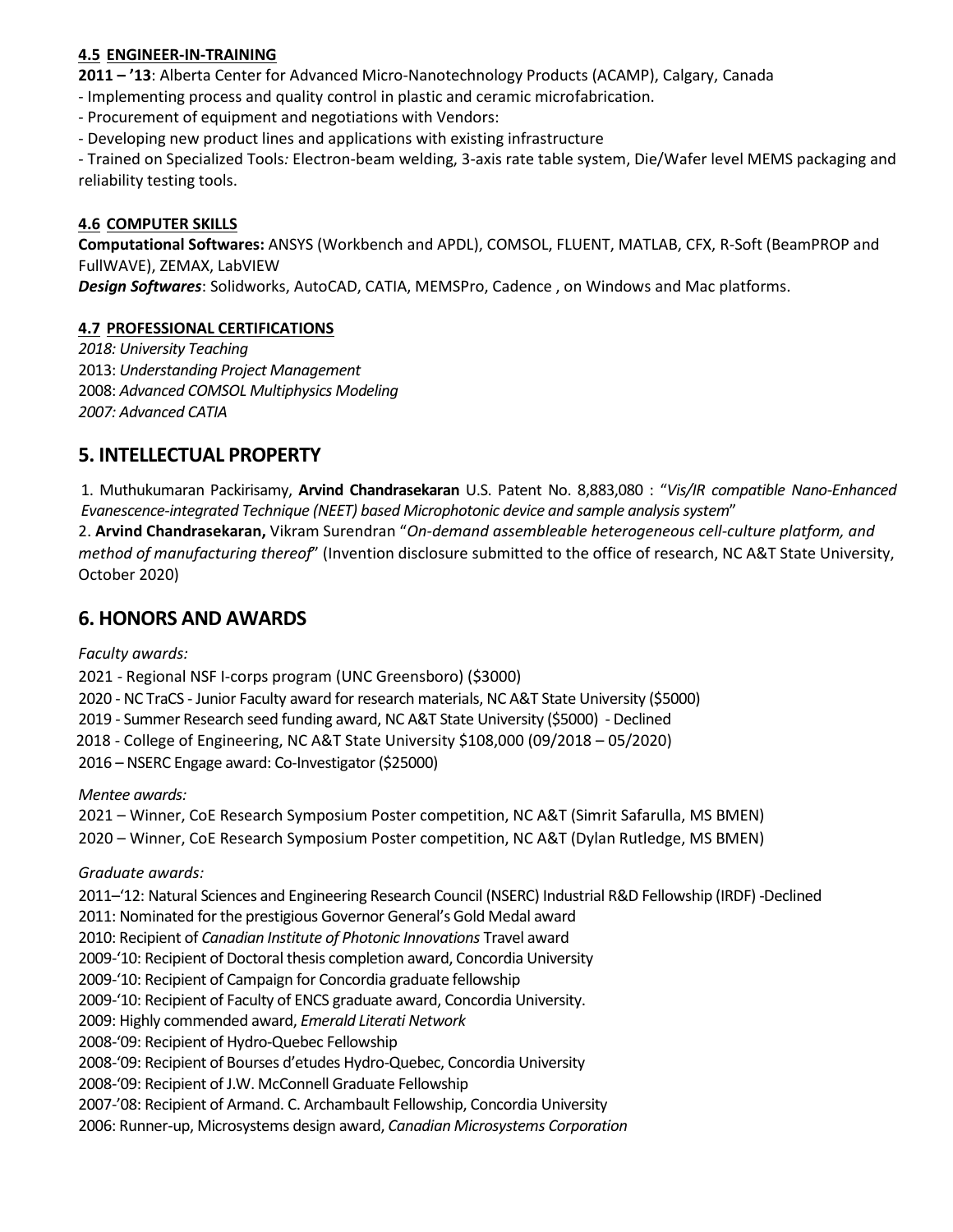# **7. SCHOLARLY PRESENTATIONS**

### **7.1 SUPERVISED JOURNAL PUBLICATIONS**

1. S. Safarulla, A. Madan, F. Xing, A. Chandrasekaran, 2022, "CXCR2 mediates Distinct Neutrophils Behavior in Brain Metastatic Breast Cancer", *Cancers***,** (Submitted Dec. 2021) (Impact Factor: 6.9)

2. V. Surendran, D. Rutledge, R. Colmon , A. Chandrasekaran, 2020 "A Novel Tumor Immune Microenvironment-on-Chip mimics Ovarian Cancer-neutrophil Dynamics and In-vivo-like response to Neutrophil Extracellualr Traps (NETs)", *Biofabrication 13*(3), p.035029. (Impact Factor: 9)

3. V. Surendran, T. Chiulli, S. Manoharan, S. Knisley, M. Packirisamy, A. Chandrasekaran, 2019, "Acoustofluidic Micromixing Enabled Hybrid Integrated Colorimetric Sensing , for Rapid Point-of-Care Detection of Salivary Potassium" *Biosensors*, 9(2), p.73 (Impact Factor: 5.5)

### **7.2 CONFERENCE PRESENTATIONS (Peer reviewed)**

1. Safarulla S., Surendran V., Chandrasekaran A., "Pro-angiogenic Endothelial Behavior, and In-vitro Drug Testing on a Novel Tumor-Vasculature-On-Chip" **BioMedical Engineering Society (BMES),** Orlando, Florida, USA, Oct. 6-9<sup>th</sup>, 2021.

2. Safarulla S., Chandrasekaran A., "CXCR2 Mediates Distinct Neutrophil Behavior in Brain Metastatic Breast Tumors" BioMedical Engineering Society (BMES), Orlando, Florida, USA, Oct. 6-9<sup>th</sup>, 2021.

3. Surendran V., Safarulla S., Chandrasekaran A., "Neutrophil Extracellular Traps Facilitate Collective Invasion of Pre-Metastatic Ovarian Cancer", **BioMedical Engineering Society (BMES)**, Orlando, Florida, USA, Oct. 6-9<sup>th</sup>, 2021.

4. Surendran V., Safarulla S., Chandrasekaran A., "In-vitro Demonstration of tumor extravasation on a hybrid 3D Metastasis-on-a-Chip Drug Screening Platform*, MicroTAS 2021,* Palm Springs, CA, USA Oct. 11 – 14th , 2021.

5. Safarulla S., Ross M., Surendran V., Chandrasekaran A., "A Novel, Hybrid Integrated 3D Tumor-on-Chip platform for versatile, high-throughput scalable applications" **MicroTAS 2021**, Palm Springs, CA, USA Oct. 11 – 14<sup>th</sup>, 2021.

6. Rutledge D., Chandrasekaran A., 2020, "Investigation of Neutrophil response to BK Virus using Microfluidic Devices" *BMES Annual Conference* (Virtual) Oct. 2020

7. Bhatia, S., Surendran V., Chandrasekaran A., "Neutrophil Extracellular Traps (NETs) Regulate Tumor-associated Endothelial Dysfunction" *BMES Annual Conference* (Virtual) Oct. 2020

8. Rutledge, D., Colmon R., and Chandrasekaran A., "Three-dimensional Bioprinting of Vascular Models Made Easy" *BMES-Advanced Biomanufacturing Conference* (Cancelled due to COVID-19)

9. Surendran V., Spurgeon K., Chandrasekaran A., "A VersatileTumor-Endothelial co-culture Platform for In-vitro Tumor migration and Invasion assays" *BMES-Advanced Biomanufacturing Conference* (Cancelled due to COVID-19)

10. O. Alonge, N. Bhattarai, A. Chandrasekaran, 2019, "Micro-contact Printing assisted fabrication of miniaturized Chitosan scaffolds for high throughout bone metastasis-an-chip assays", *34th Southern Biomedical Engineering Conference*, Mississipi, USA.

# **7.3 INVITED TALKS**

2022: "Bioinspired Microengineering: Advancing the frontiers of fundamental cell biology" University of Kentucky, Louisville (Scheduled Feb. '22)

2021: "Engineering a sophisticated petri dish…", Department of Biomedical Engineering, Colorado State University, Virtual (Aug. '21)

2018: "Applying Tissue Engineering principles to study Neutrophil Extracellular Traps" Dr. Hansang Cho research group, UNC Charlotte (Nov. '21)

# **8. LIST OF PUBLICATIONS**

# **8.1 JOURNAL PAPERS**

1. **A. Chandrasekaran**, S. Kouthouridis, W. Lee, N. Lin, Z. Ma, M. Turner, J. Hanrahan, C. Moraes , "Magnetic Microboats for Stiffness Tunable, Floating Air-Liquid Interface Platforms", *Lab-on-a-Chip,* 19(17), pp.2786-2798

2. S. Siddiqui, **A. Chandrasekaran**, N. Lin, N. Tufenkji, C. Moraes, 2019, "Microfluidic Shear Assay to Distinguish between Bacterial Adhesion and Attachment Strength on Stiffness-Tunable Silicone Substrates", *Langmuir*, 35(26) pp 8840 – 8849

3. **A. Chandrasekaran**, N. Kalashnikov, R. Reyes, C. Wang, J. Spicer, C. Moraes, 2017, "Thermal scribing to prototype plastic based microfluidic device, applied to study the formation of neutrophil extracellular traps" *Lab-on-a-chip,*  17(11), pp. 2003-2012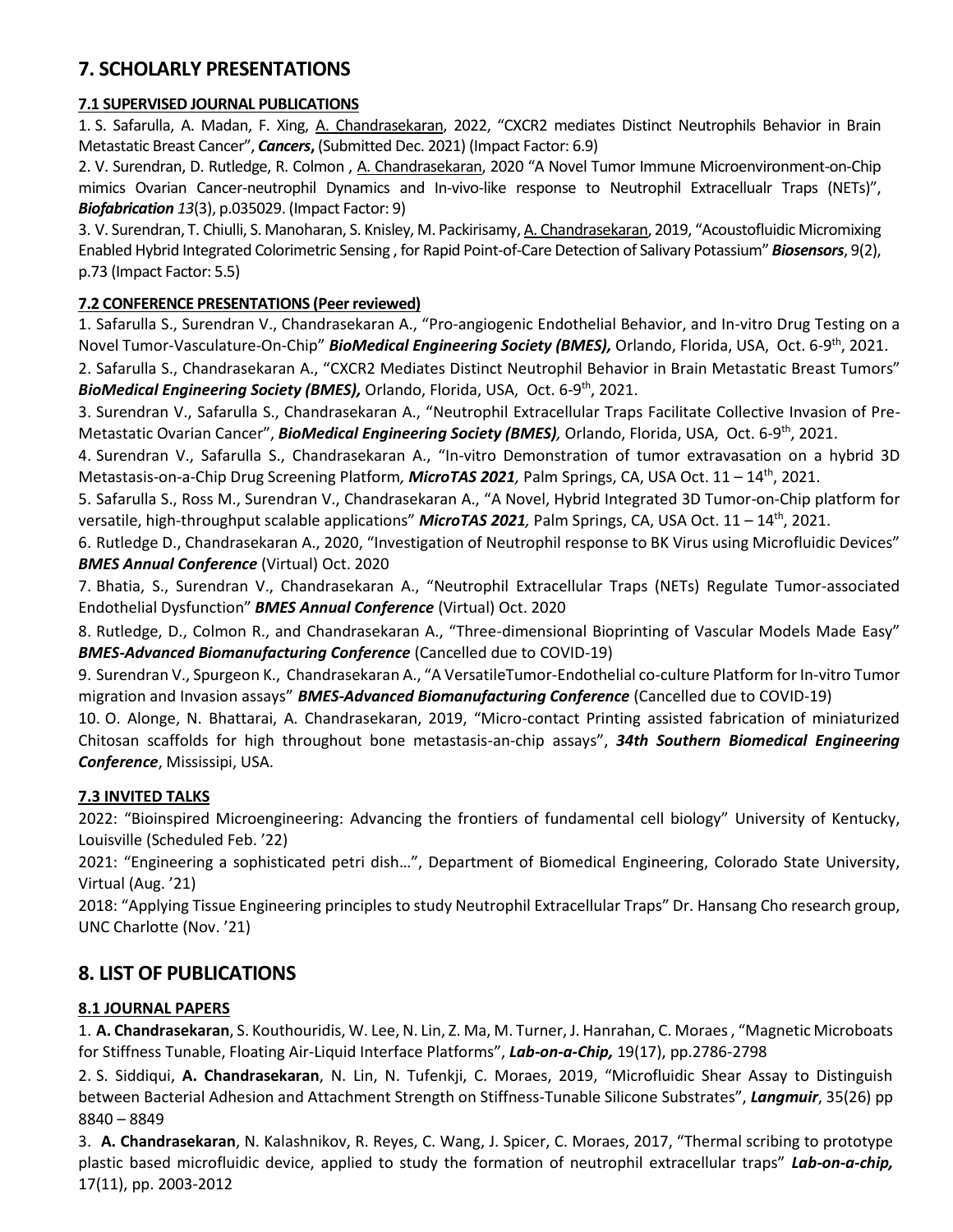4. **A. Chandrasekaran**, F. Ellett, J. Jorgensen, D. Irimia, 2017, "Temporal gradients limit the accumulation of neutrophils towards sources of chemoattractant" *Nature: Microsystems and Nanoengineering 3,* p.16067.

5. **A. Chandrasekaran**, M. Abduljawad, C. Moraes, 2016, "Have microfluidics delivered for drug discovery?", *Expert opinion in drug discovery,* 11(8), pp.745-748*.* 

6. **A. Chandrasekaran** and M. Packirisamy, 2015, "Improved Efficiency of Microdiffuser Through Geometry Tuning for Valveless Micropumps" *ASME Journal of Fluids Engineering\*\**, 138(3), 031101:12

**\*\****Adjudged key scientific article contributing to scientific and engineering research excellence, by Advances in Engineering*

7. **A. Chandrasekaran** and M. Packirisamy, 2015, "A study of cavitating and non-cavitating performances of a valveless micropump through dynamic measurement of chamber pressure", *J Micromechanics and Microengineering,* 25(3), 035006.

8. **A. Chandrasekaran** and M. Packirisamy, 2012, "Experimental Investigation of Cavitation behavior in Valveless Micropumps" *J Micromechanics and Microengineering,* 22(12), 125019

9. **A. Chandrasekaran**, A. Soni, and M. Packirisamy, 2012, "An improvised Finite Difference technique for modeling microphotonic rib waveguide systems", *F.E Jnl of App. Mathematics, 70(1),* pp. 1-19.

10. **A. Chandrasekaran** and M. Packirisamy, 2011, "Geometrical tuning of microdiffuser/nozzle for valveless micropumps" *J Micromechanics Microengineering,* 21(4), 045035

11. **A. Chandrasekaran**, G. Rinaldi and M. Packirisamy, 2010, "Label-free detection of enzymatic interaction through dynamic behaviour of microstructures" *Adv. Engg. Sci. App. Maths,* 2(1-2), pp. 1-7

12. **A. Chandrasekaran** and M. Packirisamy, 2010, "Integrated Microfluidic Biophotonic Chip for laser induced fluorescence detection" *Biomedical Microdevices* 12(5), pp. 923-933

13. A. Azzam, **A. Chandrasekaran**, M. Packirisamy, R. Bhat and I. Stiharu, "Bioaffinity limitations for anisotropically etched silicon microfluidics" *Intnl J of Abrasive Technologies,* 3(2), pp.122-132

14. **A. Chandrasekaran** and M. Packirisamy, 2009, "Experimental Investigation of Evanescence based Infrared biodetection technique for Micro-Total Analysis Systems (µTAS)" *J Biomedical Optics*, 14 (5), pp. 054050-054050-11.

15. **A. Chandrasekaran**, S. Pakkirisami, A. Acharya, M. Packirisamy, and D. Maxwell, 2008, "Bioresistive identification of Heat Shock Proteins" *Biomicrofluidics*, 2(3), pp 034102:1-10

16. **A. Chandrasekaran** and M. Packirisamy, 2008, "Enhanced bio-molecular interactions through re-circulating microflows", *J Nanobiotechnology,* 2(2) pp 39-46

17. **A. Chandrasekaran** and M. Packirisamy, 2008, "Enhanced fluorescence based bio-detection through selective integration of reflectors in microfluidic Lab-On-a-Chip" *Sensor review,* 28(1), pp 33-38. **(Highly commended paper, Emerald Literati Network**)

18. **A. Chandrasekaran**, A. Acharya, J. L. You, K. Y. Soo and M. Packirisamy, 2007, "Hybrid integrated Silicon microfluidic platform for fluorescence based biodetection" *Sensors*, 7, pp 1901-1915

19. **A. Chandrasekaran** and M. Packirisamy, 2006, "Absorption characterization of enzymatic reaction using optical microfluidics based intermittent flow microreactor system", *J. Nanobiotechnology*, 153, n 6, pp. 137-143.

20. **A. Chandrasekaran** and M. Packirisamy, 2007, "Wafer dicing strategic planning technique for clustered BioMEMS devices" *Int. J Product Development***,** 4, n (3-4), pp. 296 – 309.

21. **A. Chandrasekaran**, M. Packirisamy, I. Stiharu, and A. Delage, 2006, "A hybrid micromachining technique suitable for roughness reduction in optical MEMS devices", *Int. J Manufacturing Technology and Management*, 9, n 1-2, pp 144-159.

#### **8.2 CONFERENCE PRESENTATIONS**

1. S. Mallette et al., 2019, "Targeting CXCR2-mediated neutrophil recruitment to lung cancer" *American Association of Cancer Research annual meeting*, Atlanta, GA.

2. A. Chandrasekaran, R. Rayes, Y. Chen, A. Ghagre, A. Ehrlicher, J. Spicer, C. Moraes "Mechanical Stiffening of Extracellular Matrix due to the Accumulation of Neutrophil Extracellular Traps (NETs)", *Biomedical Engineering Society (BMES) 2018*, Atlanta, GA

3. C. Wang, R. Reyes, A. Chandrasekaran, et al. , "Drivers of Neutrophil Recruitment to Primary Non-Small Cell Lung Cancer" *American Association of Cancer Research annual meeting*, 2018

4. S. Siddiqui, A. Chandrasekaran, N. Tufenkji, C, Moraes, "Studying the effect of surface properties on bacterial adhesion using a high throughput flow device", *91st ACS Colloid and Surface Science Symposium*, NY, USA, 2017.